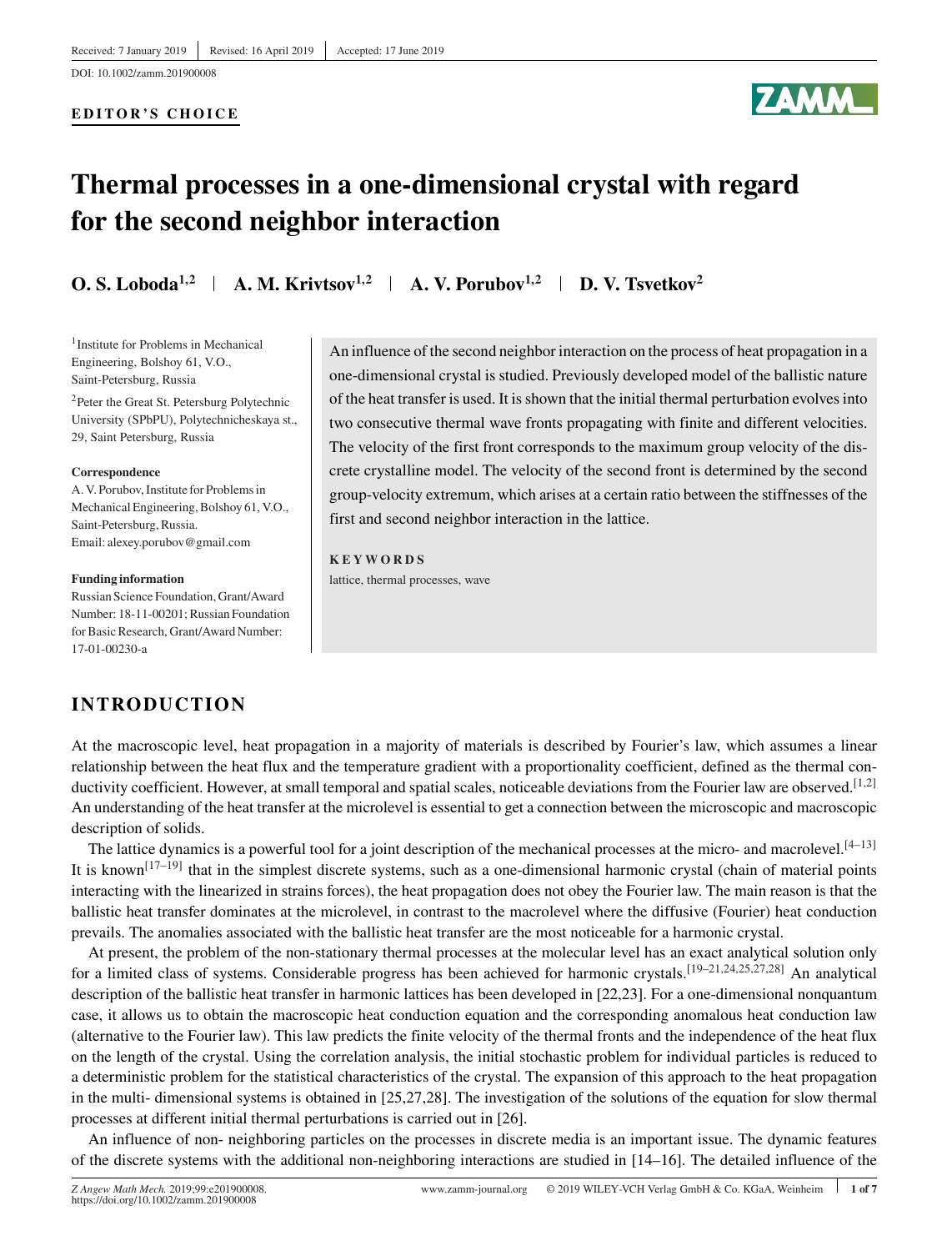particles of the second neighbor interaction on the heat propagation has not been studied previously. In the presented paper, the concept of a non-local temperature (a generalization of the kinetic temperature for two separate particles) is used to obtain a closed system of equations for a description of the heat transfer in the one-dimensional harmonic crystal with taking into account the interaction with the second coordination sphere. An analysis of the discrete crystalline model is performed to obtain the dispersion relation and the group velocities which are further used in the framework of previously developed ballistic heat transfer model. We consider the initial thermal perturbations in the form of the Heaviside function and a rectangular pulse to obtain numerical solutions describing arising of two waves due to an influence of non-neighboring interactions in the lattice.

## **1 STATEMENT OF THE PROBLEM**

Consider thermal processes in a one-dimensional crystal consisting of identical masses m taking into account the interaction with the second neighbors. It was shown in Ref. [25] that the evolution of an initial temperature field  $T_0(x)$  in an arbitrary one-dimensional infinite scalar lattice is

$$
T(x,t) = \frac{1}{4\pi} \int_0^{\pi} \left( T_0(x - c_{gr}(ak)t) + T_0(x + c_{gr}(ak)t) \right) d(ak),
$$
 (1)

where  $c_{gr}(ak)$  is the group velocity function, k is the wave number, a is the lattice constant. Equation 1 results after using the correlation analysis to reduce the initial stochastic problem to a deterministic one for the statistical characteristics of the crystal, it reflects the ballistic nature of the heat transfer. Implementation of Equation 1 requires knowledge of the group velocity. To obtain the group velocity, we consider the discrete equation of motion of the one-dimensional crystalline lattice with non-neighboring interactions,

$$
m\ddot{u}_n = C_1(u_{n+1} - 2u_n + u_{n-1}) + C_2(u_{n+2} - 2u_n + u_{n-2}),
$$
\n(2)

where  $u_n$  is the displacement of the *n*-th particle,  $C_1$  is the stiffness of the coupling between neighboring particles,  $C_2$  is the stiffness of the second neighbor interaction.

We use the following notation for the stiffnesses,

$$
C_0 \stackrel{\text{def}}{=} C_1 + 4C_2, \tag{3}
$$

which allows us to rewrite the equation of motion in the form

$$
4m\ddot{u}_n = C_0(u_{n+2} - 2u_n + u_{n-2}) - C_1(u_{n+2} - 4u_{n+1} + 6u_n - 4u_{n-1} + u_{n-2}).
$$
\n(4)

This emphasizes the second order difference for the particles of only the second neighbor interaction.

When only the stiffness of the connection between the nearest neighbors is considered,  $C_2 = 0$ , then  $C_0 = C_1$ , and equation of motion (4) is

$$
m\ddot{u}_n = C_1 \big( u_{n+1} - 2u_n + u_{n-1} \big). \tag{5}
$$

If we take into account only the stiffness of the connection between the second neighbors,  $C_1 = 0$ , then  $C_0 = 4C_2$ , and equation  $(4)$  is

$$
m\ddot{u}_n = C_2(u_{n+2} - 2u_n + u_{n-2}).
$$
\n(6)

Equation (6) is similar to Equation (5) with the duplicated distance between the particles. Note that the stiffness  $C_2$  can take both positive and negative values. For a critical negative value  $C_2 = -\frac{1}{4}C_1$ , we obtain  $C_0 = 0$ , and Equation (4) contains a finite difference of the fourth order,

$$
4m\ddot{u}_n = C_1 \left( u_{n+2} - 4u_{n+1} + 6u_n - 4u_{n-1} + u_{n-2} \right). \tag{7}
$$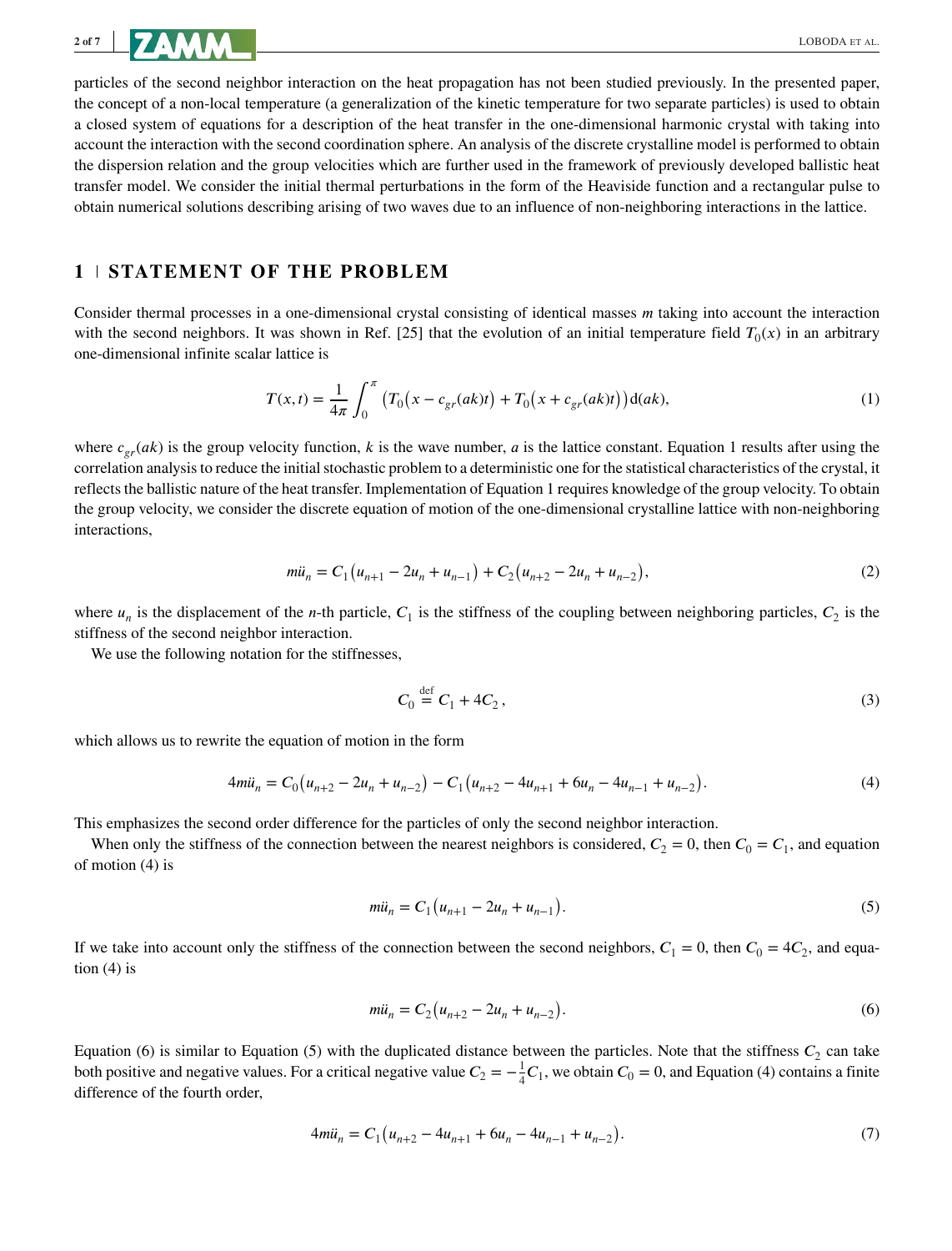**FIGURE 1** Dispersion characteristic of the waves at different values of the parameter  $\beta$ 



#### **2 DISPERSION RELATION**

Substitution of the solution in the form  $u_n = Ae^{i(akn-\Omega t)}$  into Equation (4) gives rise to the dispersion relation,

$$
\Omega^2 = 4\sin^2\frac{ak}{2}\left(\omega_0^2\cos^2\frac{ak}{2} + \omega_1^2\sin^2\left(\frac{ak}{2}\right)\right),\tag{8}
$$

where  $\Omega$  is the wave frequency,

$$
\omega_0 \stackrel{\text{def}}{=} \sqrt{\frac{C_1 + 4C_2}{m}}, \qquad \omega_1 \stackrel{\text{def}}{=} \sqrt{\frac{C_1}{m}}.
$$
\n(9)

The constants  $\omega_0^2$  and  $\omega_1^2$  should be positive for real values of the wave frequencies, then

$$
C_1 > 0, \qquad C_1 \ge -4C_2. \tag{10}
$$

Since the rigidity  $C_2$  can be of either sign it is convenient to introduce the parameters  $\omega$  and  $\beta$ ,

$$
\omega_0^2 \stackrel{\text{def}}{=} \omega^2 \sin^2 \left( \beta + \frac{\pi}{4} \right), \qquad \omega_1^2 \stackrel{\text{def}}{=} \omega^2 \cos^2 \left( \beta + \frac{\pi}{4} \right). \tag{11}
$$

Then the parameter  $\beta$  is expressed through the ratio of the stiffnesses,

$$
\tan\left(\beta + \frac{\pi}{4}\right) = \frac{\omega_0}{\omega_1} = \sqrt{\frac{C_1 + 4C_2}{C_1}}.\tag{12}
$$

The parameter  $\omega$  plays the role of a scalar factor in the dispersion relation and doesn't change the behavior of the system. Important variations are described by the parameter  $\beta$ . For negative values of  $C_2$ , the parameter  $\beta$  is also negative. Then dispersion relation (8) is expressed through the parameters  $\omega$  and  $\beta$ ,

$$
\Omega^2 = \frac{\omega^2}{2} (1 + \sin 2\beta \cos a \ k)(1 - \cos a \ k),
$$
\n(13)

Figure 1 shows a family of dispersion curves corresponding to the different values of the parameter  $\beta$ , which varies within the finite interval ( $-\pi/4$ ,  $\pi/4$ ). For  $\beta = 0$ , there is no connection with the second neighbors, and the system is described by Equation (5). For  $\beta = \pi/4$ , the connection between the second neighbors plays the main role. In fact, the lattice is considered, in which the particles are located at the double distance from each other in comparison to the original one. This is described by Equation (6). The value  $\beta = -\pi/4$  corresponds to the limiting value of the negative stiffness  $C_2 = -C_1/4$ , when the lattice is described by Equation (7).

The group velocity is

$$
c_{gr} = \frac{d\Omega}{dk} = \frac{a\omega\sin ak(1 + (2\cos ak - 1)\sin 2\beta)}{4\sqrt{(1 - \cos ak)(1 + \cos ak \sin 2\beta)}},
$$
\n(14)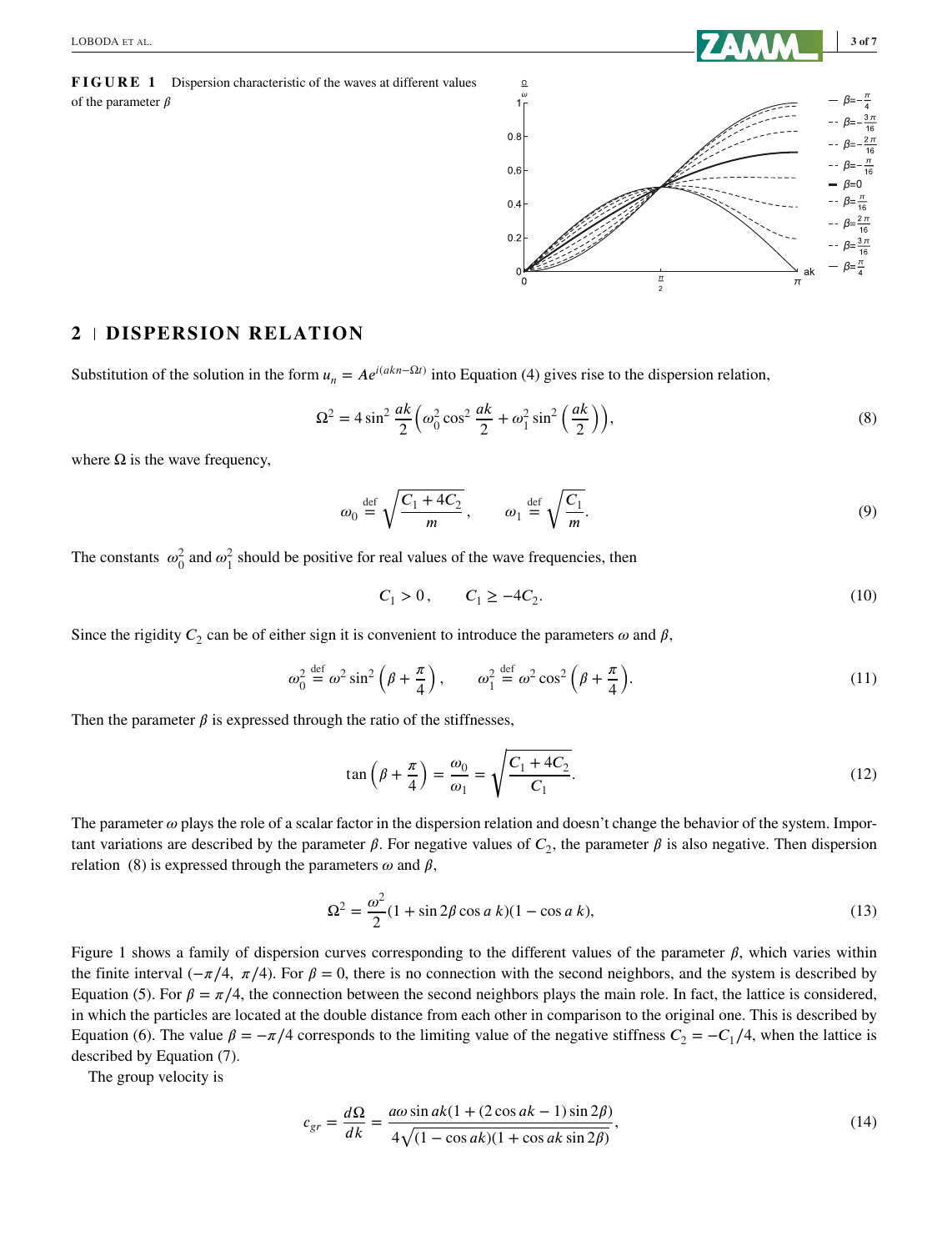



**FIGURE 2** Group velocity at different values of the parameter  $\beta$ 





**TABLE 1**

| ß                   |                                           |                                                     |                                           |
|---------------------|-------------------------------------------|-----------------------------------------------------|-------------------------------------------|
| Equation of motion  | $\ddot{u} = -c^4 u'''$                    | $\ddot{u} = c^2 u''$                                | $\ddot{u} = c^2 u''$                      |
| Dispersion relation | $\Omega^2 = \omega^2 \sin^4 \frac{ak}{2}$ | $\Omega^2 = \frac{\omega^2}{2} \sin^2 \frac{ak}{2}$ | $\Omega^2 = \frac{\omega^2}{4} \sin^2 ak$ |
| Group velocity      | $\frac{d\omega}{2}$ sin ak                | $\frac{\sqrt{2} a \omega}{4} \cos \frac{ak}{2}$     | $\frac{a\omega}{2}$ cos ak                |

Its dependence on the parameter  $\beta$  is shown in Figure 2. The maximum value of the group velocity determines the maximum speed of the energy propagation in the system. For  $\beta \ge 0$ , the maximum group velocity is  $c_{gr}^{max} = \frac{\sqrt{2}}{4}$  $\frac{\sqrt{2}}{4}\sqrt{1+\sin 2\beta}$ . For  $\beta < 0$  it is not possible to obtain a similar expression for the maximum group velocity. It should be noted that the maximum values of the group velocity coincide when  $\beta = \frac{\pi}{4}$  and  $\beta = -\frac{\pi}{4}$ . There is an interval of the values of  $\beta$  when the curve of the group velocity has two extrema in Figure 2. Shown in Figure 3 is the difference in the group-velocities corresponding to the different extrema. The thick line accounts for the fastest thermal wave while the thin line corresponds to the propagation velocity of the second heat wave. The deviation in the velocities doesn't exist without non-neighboring interactions in the lattice model.

Table 1 contains the continuum equations of motion, dispersion relations and group velocities that correspond to the different values of the parameter  $\beta$ . The continuum equations are obtained as a first order approximation of discrete equations (5), (6), (7), the parameter c is the propagation velocity of the long waves in the crystal. To obtain the dispersion relations and expressions for the group velocities, Equations (13), (14) have been used.

#### **3 NUMERICAL STUDY OF HEAT PROPAGATION**

The evolution of an initial temperature perturbation,  $T_0(x)$ , numerical simulation of Equation (1) is performed with the group velocity  $c_{er}$  defined by Equation (14). The initial thermal perturbation is chosen in the form of Heaviside's function,

$$
T_0(x) = T_0 H(x), \quad \dot{T} = 0.
$$
\n(15)

where  $T_0$  is the constant amplitude.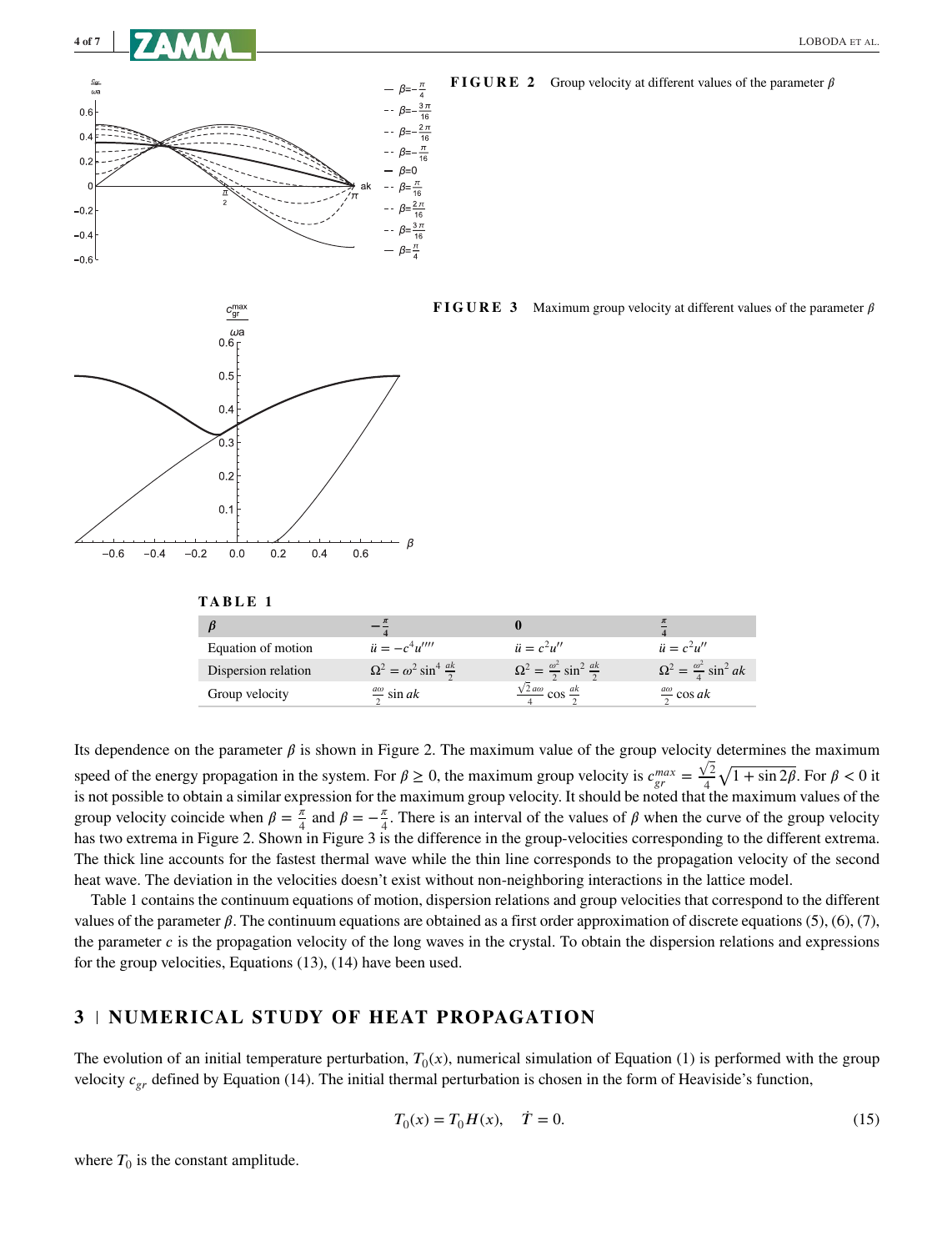**FIGURE 4** Evolution of the initial thermal perturbation (15) at different values of the parameter  $\beta$ 



**FIGURE 5** Comparison of the heat propagation with the initial perturbation in the form of the Heaviside function for different values of the parameter  $\beta$  (solid lines) with the results of the numerical simulation by the particle dynamics method (points)

Numerical integration of the equation (1) for various values of the parameter  $\beta$  is shown in Figure 4. It should be noted that the curves for  $\beta = \pi/4$ ,  $\beta = -\pi/4$  and  $\beta = 0$  are the same. There exist the values of  $\beta$  when the curves are not smooth and the group velocity has two extrema (see Figure 2).

To verify the evolution of the temperature field described by Equation(1), the particle dynamics method has been employed. A sample of 1000 particles is considered, for which the equation (2) is solved with the mirror boundary conditions and the initial conditions,

$$
u_n |_{t=0} = 0, \quad \dot{u}_n |_{t=0} = \sigma^2(x)\rho_n,\tag{16}
$$

where  $u_n$  — velocity of the *n*-th particle,  $\rho_n$  are independent random variables with zero expectation and unit variance;  $\sigma^2$  is variance of the initial velocities of the particles.

The kinetic temperature for a harmonic crystal with identical masses,  $m$ , is introduced as:

$$
k_B T = m \langle \dot{u_k} \rangle^2, \tag{17}
$$

where  $\langle . \rangle$  is the operator of averaging over implementations,  $k_B$  is Boltzmann's constant. A comparison of the dependencies obtained by Equation (1) with the results of the numerical simulation for the parameter values  $\beta = 0$ ,  $\beta = \frac{\pi}{8}$  and  $\beta = -\frac{\pi}{8}$  is shown in Figure 5. It can be seen that the points showing the values of the kinetic temperature are located near the numerical solution obtained by the particle dynamics method.

Consider the initial thermal perturbation in the form of a rectangular pulse,

$$
T_0(x) = T_0(H(x+l) - H(x-l)), \quad \dot{T} = 0.
$$
\n(18)

These initial conditions correspond to a temperature perturbation produced by a laser pulse.<sup>[29]</sup> In classical thermal conductivity, the maximum is observed at the point  $x = 0$ , which decays exponentially. In the case of anomalous thermal conductivity, the solution attenuates faster near zero, forming four fronts, which pairwise propagate in the opposite directions with the constant velocities. Figures 6 and 7 describe the evolution of the temperature profile in a one-dimensional crystal ((1) under the initial conditions (18)) over the time interval  $(t_0 < t_1 < t_2 < t_3)$  for  $\beta = \frac{\pi}{8}$  and  $\beta = -\frac{\pi}{8}$ , respectively. The choice of the value of  $\beta$  is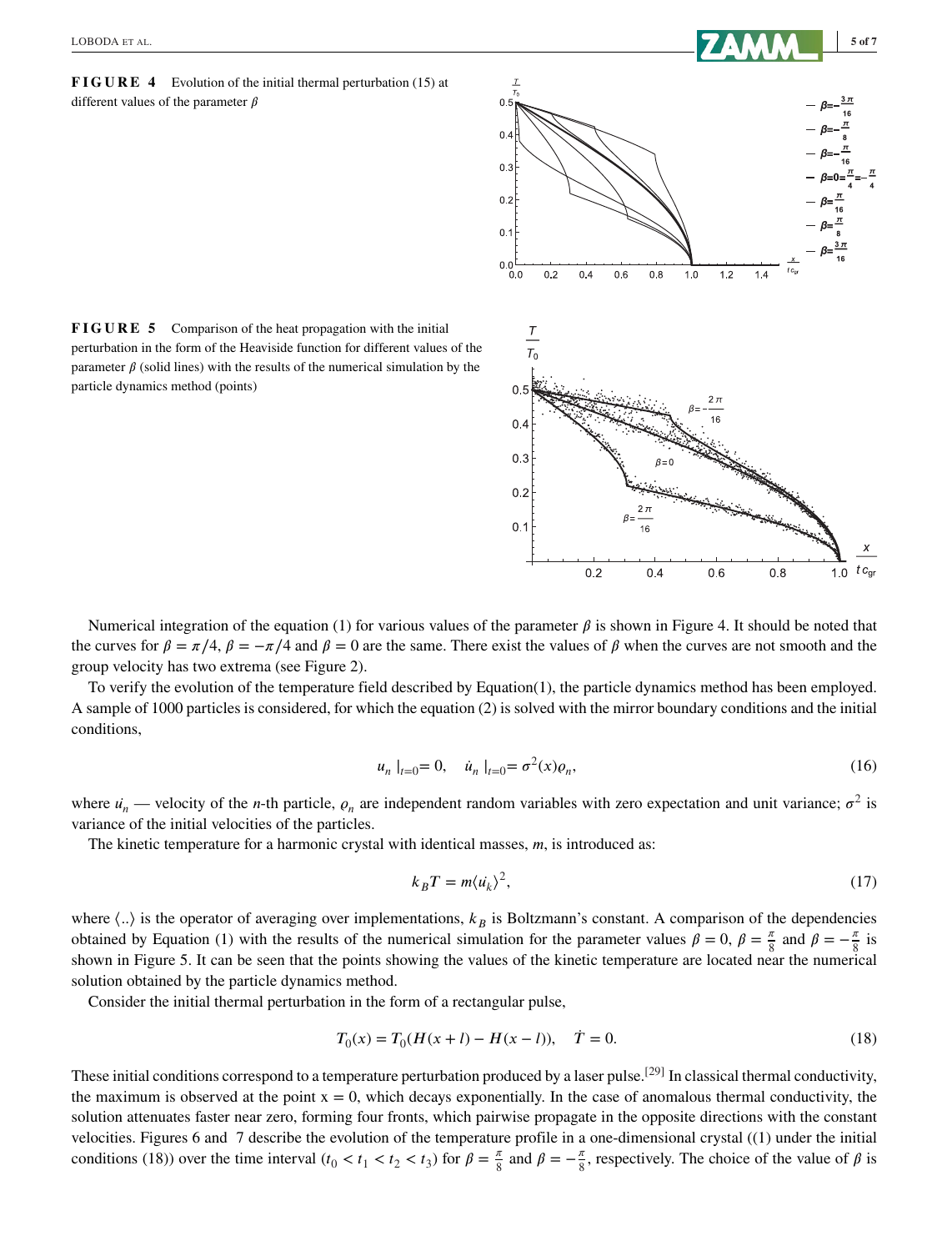

 $\overline{0}$ 

5

**FIGURE 6** Heat propagation with the initial perturbation in the form of a rectangular temperature distribution at  $\beta = \frac{\pi}{8}$ 

**FIGURE 7** Heat propagation with the initial perturbation in the form of a rectangular temperature distribution at  $\beta = -\frac{\pi}{8}$ 

motivated by our analysis of the dispersion relation revealing two extrema for the group velocities in Figures 2, 3. Two pairs of waves propagate symmetrically in the opposite directions. The velocity of the first wave is equal to the maximum group velocity (14). The velocity of the second wave corresponds to the second extremal group velocity shown by thin lime in Figure 3.

*x*

 $10$ 

## **4 CONCLUSION**

 $-5$ 

 $-10$ 

The paper deals with the process of heat propagation in the model of the one-dimensional harmonic crystal taking into account the influence of the second neighbor interactions. An equation describing the evolution of the temperature field is studied. The temperature field is represented as a superposition of the waves having a shape of an initial temperature distribution and traveling with the group velocity. It is shown, that the presence of non-neighboring interactions leads to the formation of two thermal waves. The maximum value of the group velocity determines the maximum speed of the energy propagation in the system. The first wave propagates with the maximum group velocity. The velocity of the second wave is determined by the second extremum of the curve of the group velocity, which exists at certain ratio between the stiffness of the first and second neighbor interactions. In addition, in the case of the stiffnesses of different signs, the second wave has a profile opposite to that of the first wave. Comparison of the analytical results with the numerical simulations confirms the validity of the developed theory.

The presence of the second heat wave has some analogies with the phenomenon of the second sound. The existence of the second sound was predicted theoretically in the superfluid liquid helium by L.D. Landau.<sup>[30]</sup> It was shown that along with the usual sound in helium, sound can propagate when, on the whole, the mass does not move, and the oscillations of the normal and superfluid parts occur relative each other. The heat containing part of the helium oscillates relative to the rest of the helium. Later, the second sound was experimentally detected in liquid and solid helium.<sup>[31,32]</sup> Although the nature of the second sound is somewhat different than that of the processes considered in this paper, in both cases we observe two waves that propagate at different speeds. It is possible that further research will reveal a closer relationship between these two phenomena.